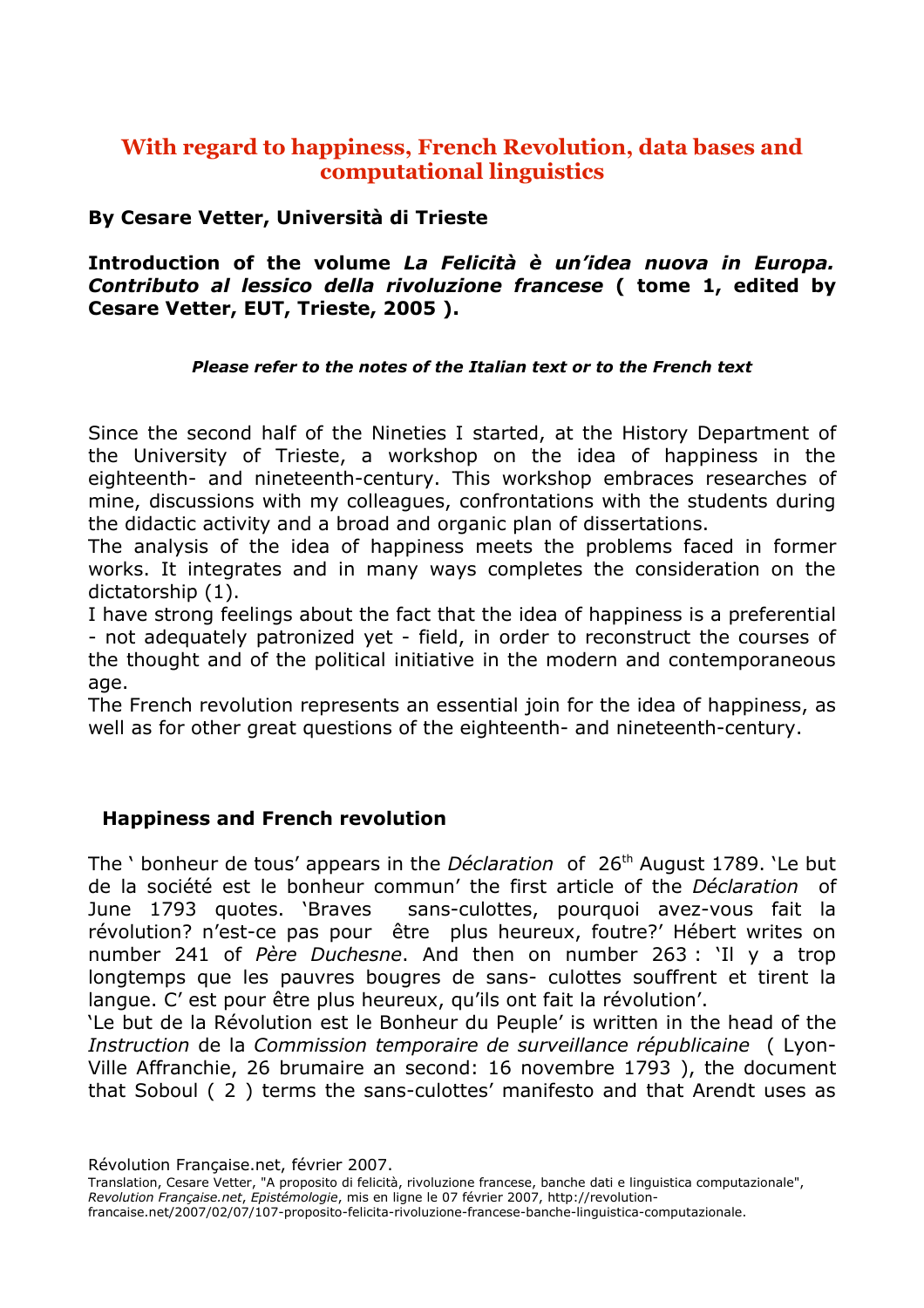litmus paper to test the differences (radical, in her opinion) between the French and the American Revolution ( 3 ).

Saint-Just's statement of 3<sup>rd</sup> March 1794 ('Le bonheur est une idée neuve en Europe' (4) ) is significant. It is a well-known and often quoted statement, still without close adequate examination ( 5 ). I must admit that so far, when my colleagues or students during my classes ask me for the exact meaning of Saint-Just's sentence, I feel puzzled.

My researches on happiness started many years ago thanks to the outcome of the study on dictatorship, but also to the interest for this sentence. And at the moment I'm not able to interpret it yet in a completely satisfactory way (or at least completely satisfactory to me).

The explanation that refers to the comparison with the American Revolution (6 ) is the easiest but also the simplest one. Also the appeals to search for the novelty in the shift from the private and individual aspect to the common one ( 7 ), in the separation from the Christian tradition ( 8 ) and in the accessibility to everybody and not only to the sages ( 9 ), don't seem very convincing. The reference to the dialectic between politics and happiness, which means to the idea of a politically roused happiness ( 10 ), seems more productive. And Jean Bart's intuition, which connects the novelty stresses with such emphasis by Saint- Just's to the idea of *bonheur commun* ( 11 ), seems even more productive.

The formula *bonheur commun* – accepted in the *Déclaration* of 1793, widely used in the year II (to tell the truth, more in the petitions and in the works which came from the clubs and from the sections than in the great protagonists' speeches: but this is a matter to go into and to examine ) (12 ) and that will become, as it is well-known, Babeuf's motto – represents a substantial step in the transfer from the liberal concept (and when I say 'liberal' I mean the Liberalism *à la* Constant, *à la* Mill, *à la* Berlin, a Liberalism that hinges on the negative freedom and not the *libéralisme égalitaire* or *libéralisme humaniste*, I will mention afterwards ) of happiness to the later adjustments in democratic, socialist and communist strain ( 13 ).

One can find it, for instance, in Mirabeau and Condorcet with different meanings from those of the Jacobinism and of the sans-culottes and much more radically different from the meaning it will have due to Babeuf.

For the Robespierrist Jacobinism ( 14 ), the Montagnards and the sans-culottes of the year II, the *bonheur commun* mainly tally with the meaning focused by Jean Bart, that is with the idea of 'un bonheur *partagé*, frugal [.…] *accessible à tous'*, an accessible *bonheur* one can reach through 'la généralisation de la petite propriété'' ( 15 ). Mainly but not only, because more radical requests already appear in the Sansculottery of the year II and they persist in the *partage* and foreshadow Babeuf's later communist theorizations ( 16 ).

Also the *bonheur* evoked in the famous strophes of *La Carmagnole* (anonymous author, August 1972) is a more egalitarist than egalitarian ( 17 ) *bonheur*: 'Il faut raccourcir les géants/Et rendre les petits plus grands/Tout à la même hauteur/ Voilà le vrai bonheur…' ( 18 ).

For Babeuf the adjective *commun* beside the *bonheur* and the *félicité* again implies – as before for Meslier, Morelly and Mably, but not for Rousseau – the abolition of the private property and the 'communauté des biens'.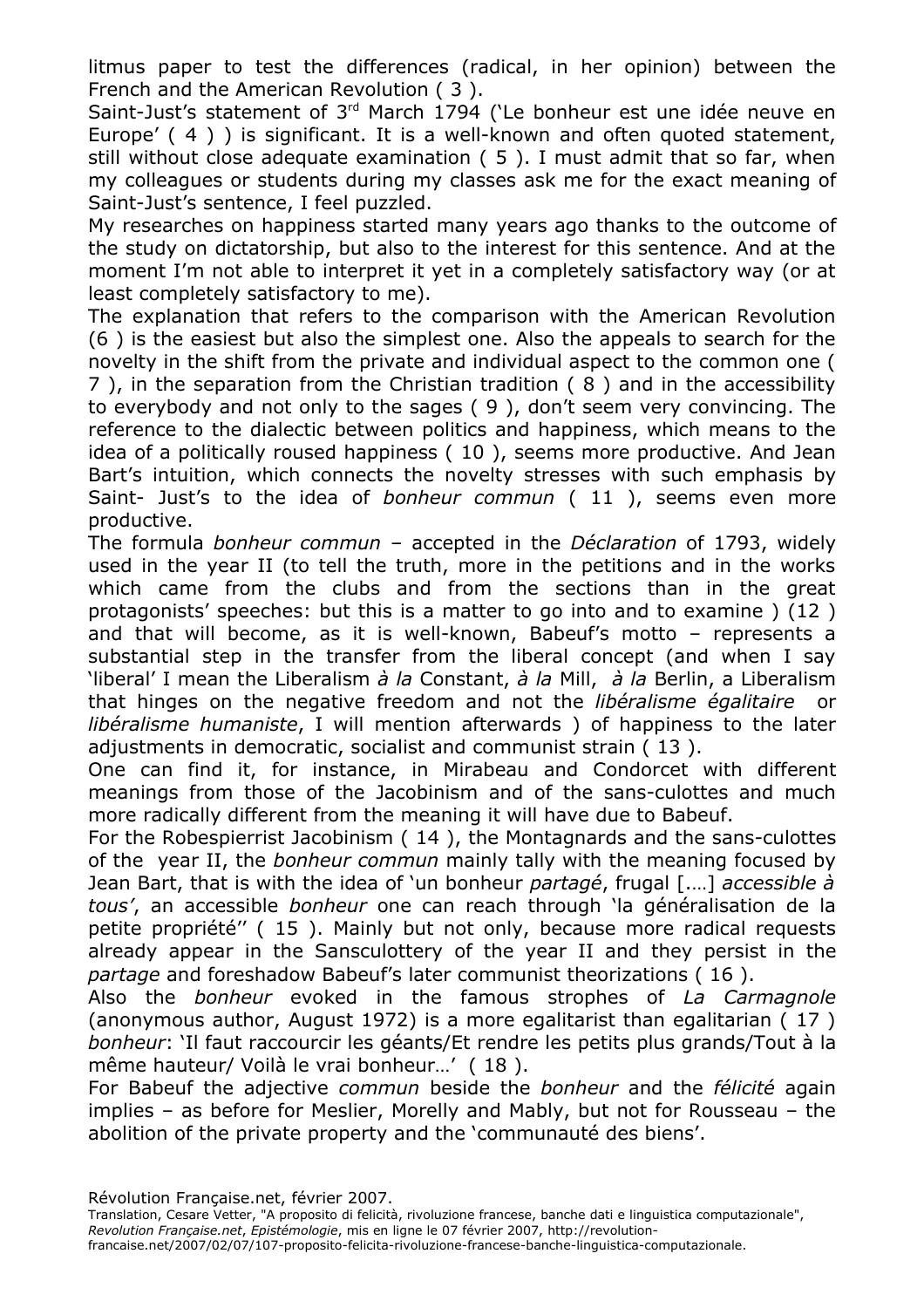Besides, with Babeuf ( and with Buonarroti ) the idea of *dictature* enters the semantic field of *bonheur commun* and such a soldering will run through most of the communist theorizations of the eighteenth- and nineteenth-century. The *dictature révolutonnaire* will easily turn from simple category of political thought into historically operative strength able to add fuel to hopes and enthusiasms and to guide individual sensibilities and collective behaviours, also thanks to its promises of happiness. In the paradox of the dictatorship as midwife of freedom, the idea of happiness plays an important and decisive part  $(19)$ .

Mazzini hit the target when he recognized 'the right of happiness' – which (and this is my qualification) is very different from the American founder fathers' right of the 'pursuit of happiness'  $(20)$  – as the main feature of the socialist and communist ideologies ( 21 ). The eighteenth-century reactionary Catholic thought and Leon XIII with his encyclicals ( 22 ) will persist – obviously in a different strain - on the idea of happiness as the hinge idea of the genealogy of the mistake which goes through the modern age.

The pre-condition – necessary, in my opinion - to focus in an accurate and efficient conceptual way the idea of happiness in the French revolution (but the matter is obviously broader and pertains also to Mazzini's question) is the creation of a sufficiently comprehensive *corpus*, where one can use the tools and the methodology of the computational linguistics.

## **French revolution and computational linguistics**

The *corpus* we have created at the Department of History of the University of Trieste (which cannot be made available on the web yet, due to reasons connected with publishing rights) includes the following bibliography: the *Œuvres politiques* of Marat (10 volumes, Bruxelles, 1989-1993) e other works of Marat of the period preceding the Revolution; the *Œuvres* of Robespierre (10 volumes, Paris, 2000); the *Œuvres complètes* of Saint-Just (Paris, 1984); the Journal of Hébert (*Le Père Duchesne*, 10 volumes, Paris, 1969); *Du Bonheur* of Lequinio ( 20 brumaire an second), maybe the most famous text on the idea of happiness of the period of the Revolution and which doesn't appear among Lequinio's material made available on the web by *Gallica*. We have obtained it through the manual transcription from the paper original of the Bibliothèque Nationale of Paris and its subsequent digitalization.

We are now acquiring by scanner the articles of Babeuf (2 volumes, Paris, 1966), the second tome of the *Oeuvres complètes* of Jean Meslier (Paris 1974; one can examine the other two tomes at the internet site of the *ATILF* ) and works edited by W. Markov and A. Soboul in *Die Sansculotten von Paris. Dokumente zur Geschichte der Volksbewegung. 1793-1794* (Berlin, 1957).

L' *Instruction* before mentioned appears as document number 52.

I intend to acquire (funds and strengths permitting) the *Œuvres* of Desmoulins (10 volumes, Paris, 1980), the *Œuvres de Condorcet* (12 volumes, Paris, 1847- 1849; now in anastatic reprinting), the collection of the sources *Aux origines de la République 1789-1792* (6 volumes, Paris, 1991), some temporal segments of the *Moniteur* and of the *Archives parlementaires* ( the ones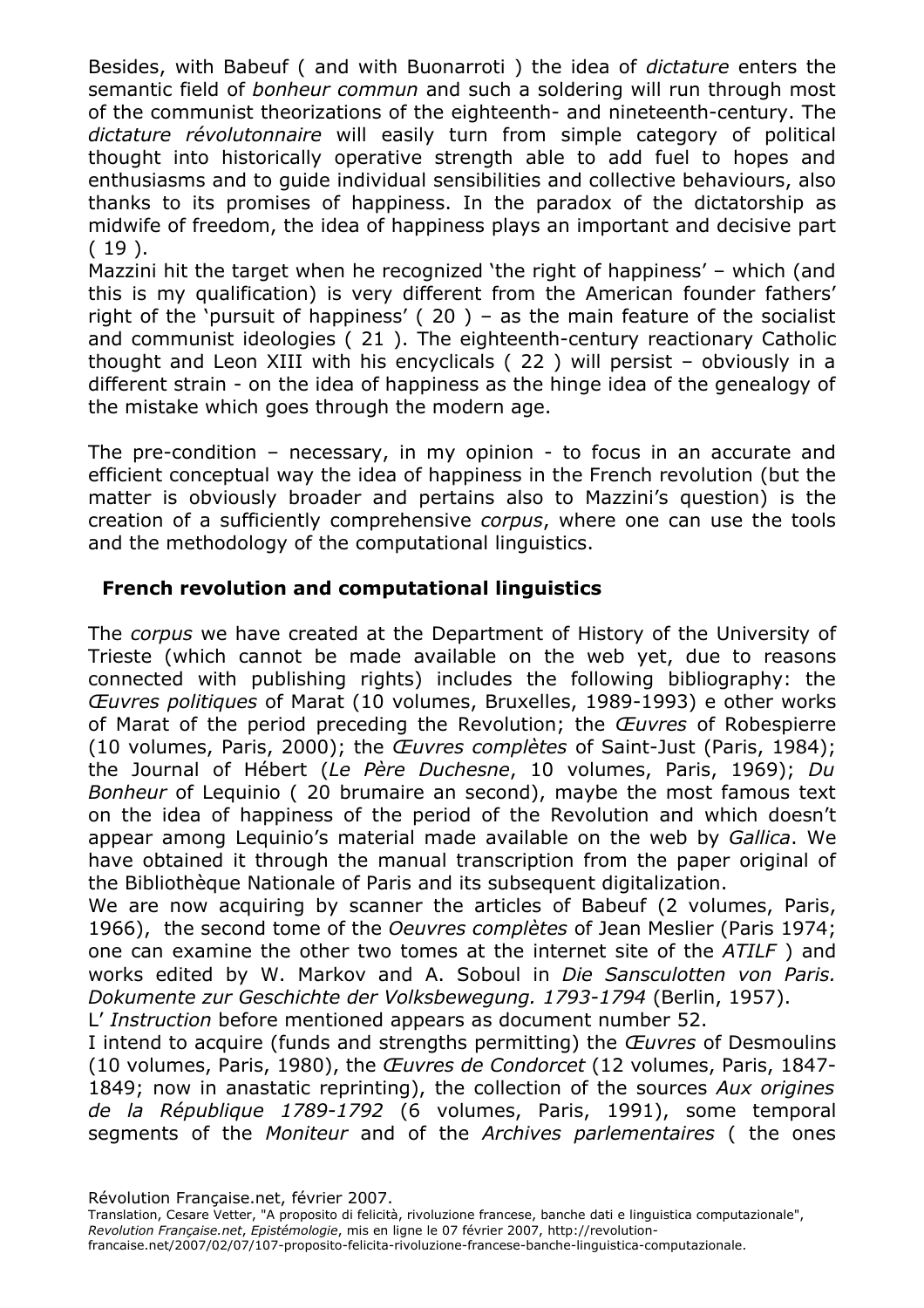chosen by M. Ozouf, for his study on the war and the terror in the revolutionary matter ( 23 ) ).

On the acquired bibliography (that means converted from paper document into electronic file) we have used linguistic software, which have allowed us to create lexicological processing (occurrences, co-occurrences, absolute recurrences e relative ones, expressions of sequence, concordances, temporal flow, concordances of co-occurrences). As to these aspects – on which we have been helped by our linguists colleagues ( 24 ) – I refer to the *Introduzione metodologica* by Marco Marin, my student and assistant, author of an already discussed dissertation on Robespierre ( 25 ).

I would like to notice that the computerised approach (the acquisition of electronic files and the application of linguistic software) is, in my opinion, the future of the search on the history of the ideas ( and maybe of the historiographic activity itself ).

The 'tournant linguistique', on which Jacques Guilhaumou often drew the attention, also with regard to the French revolution, has caused and still causes important and noteworthy results ( 26 ). There is still much to do and a significant progress will only be possible by acquiring broad *corpora*, first of all *Le Moniteur* and the *Archives parlementaires*.

It is really a pity that - with regard to the French revolution - the *corpus* provided by *ATILF* (*FRANTEXT*) is merely limited to tomes VI, VII, VIII e IX of the *Œuvres* of Robespierre ( 27 ). As regard to the Italian *Risorgimento*, as it is well-known, the acquisition of the *Opere complete* of Mazzini, started by the Mazzinian Domus, goes ahead quite slowly ( 28 ).

The computerised approach gives the researcher possibilities and opportunities inconceivable until not long ago. Still in 1990 Georges Labica, author of a very interesting monograph on Robespierre, complained that 'l'emploi du mot *révolution* chez Robespierre défie les possibilités (actuelles) de recensement  $(29)'$ .

Now not anymore. The activity carried out at the History Department of the University of Trieste, integrates the matter already provided by *ATILF*. By the acquisition (by us and/or by *ATILF* and by *POLITEXT*) of the eleventh tome of the *Œuvres* (which is being prepared by Florence Gauthier) the studies on Robespierre will surely be improved.

The creation of computerised *corpora* makes any paper file obsolete. I say it much to my regret when I think about my tiring and minute (but inevitably incomplete) works on the dictatorship and about the researches I keep on carrying out on Mazzini (more than a hundred paper volumes for the *Scritti editi ed inediti*) ( 30 ).

Having a computerised *corpus* enables the researcher to work on examinations with confidence and with a better intellectual honesty. The question between interpretative paradigm and empirical matter becomes clear and easy to examine. The researcher can move freely and curiously, and not be stuck to his own theories. He can avoid forcing the texts. Other distinctions – as the one proposed by Rawls – between 'concept' and 'conception' find a safer field of examination (31).

I have talked about curiosity. I'll give some examples. With the computerised tools it is possible to find out quickly when, as for Robespierre, the 'adversaires' become 'ennemis', when the expression 'ennemis du peuple'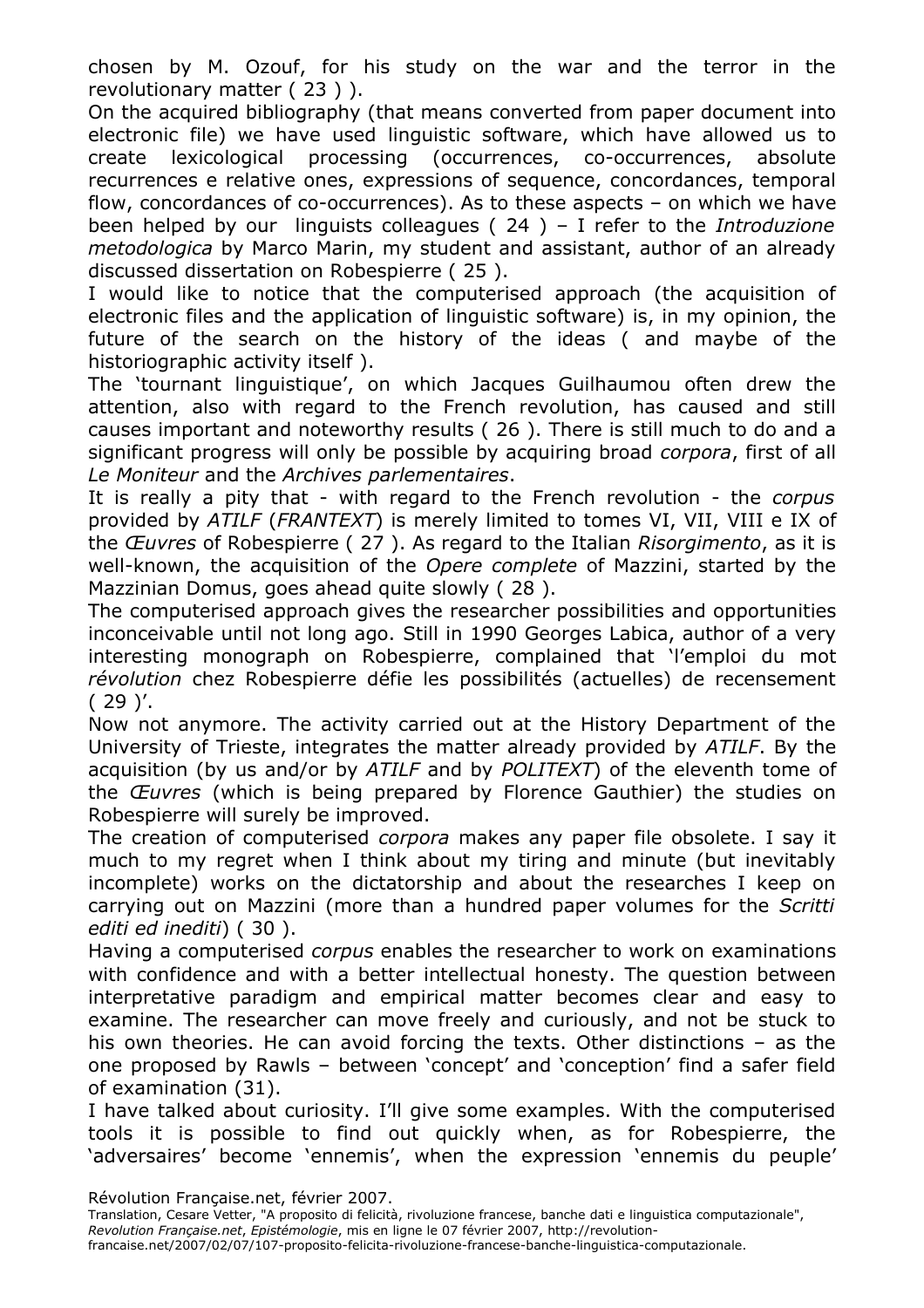appears for the first time, when Robespierre calls his adversaries-enemies names as 'insectes' and 'monstres', which foreshadow the language of the totalitarianisms (also Brissot, on the other hand, acts not very differently and one must take in consideration the context where the de-legitimization of the adversary and the invective are usual).

With the computerised tools it is possible (and this is an excellent didactic opportunity) to integrate the study of a speech of Robespierre in the year II with the examination of the presence in the earlier output of lexias, syntagms, stylistic elements, which can be pinpointed as particularly significant. It is possible to verify exactly, continuity and discontinuity in the positions of Robespierre with regard to the *Revolution*, the *people*, the *representation*, the institutional matters (*monarchy* and r*epublic*), the *death penalty*, the *liberty of the press*, the *war*. It is possible (but we haven't done so yet) to know whether in Robespierre it is present the idea of *person*, a question the research hasn't solved yet and that, besides, is a diriment question to the problems connected to the *libéralisme égalitaire* or *libéralisme humaniste* ( 32 ). It is possible – and also this matter is closely connected to the *libéralisme égalitaire* – to focus the meaning of 'propriété' ( 33 ) better. It is possible to verify whether, as Bouloiseau (34) asserted, Robespierre actually distinguishes the powers ('pouvoirs') and the duties ('fonctions'). It is possible to distinguish the political use and the social one of the term 'sans-culotte' ( 35 ) more precisely. And so on.

Obviously the computerised approach helps but doesn't solve the conceptualization. Just think – to remain in the area of the matters handled in the first tome – to the use of the term 'liberté' by Robespierre. One certainly makes progress when one identifies all the occurrences and the cooccurrences. But the material remains idle if it isn't organized in the light of the strong interpretative categories ( in this case 'positive freedom' and 'negative freedom' ) (36). Categories which can be questionable and subject to confutation, without which, however, the researcher would fumble in the dark of the semantic areas, risking imploding. Personally, I think that the distinction between 'positive freedom' and 'negative freedom' is decisive and diriment to answer to the question whether one can justly talk about a Liberal Robespierre, with the usual meaning ( 37 ) as well as with the appealing meaning of the *libéralisme égalitaire* o *libéralisme humaniste* ( 38 ).

The negative idea of freedom – one can find in Robespierre – doesn't indicate a definite limit, which is impassable for the sovereignty ( 39 ). The political power has got – in principle – an unlimited jurisdiction on the individual. The only condition is that it must be actually interpreter of the common will. Condition, as it is well-known, impossible to verify and that – in the concrete dynamics of history – broke fresh ground to the injustices and to the totalitarian degenerations. The source is Rousseau, or at least one of the possible interpretations of Rousseau ( 40 ).

The following passage of the *Discours sur la Constitution* (10 May 1793) is often quoted ( 41 ), as evidence of Robespierre's interest for the individual freedom:

Fuyez la manie ancienne des gouvernemens de vouloir trop gouverner; laissez aux individus, laissez aux familles le droit de faire ce qui ne nuit point à autrui; laissez aux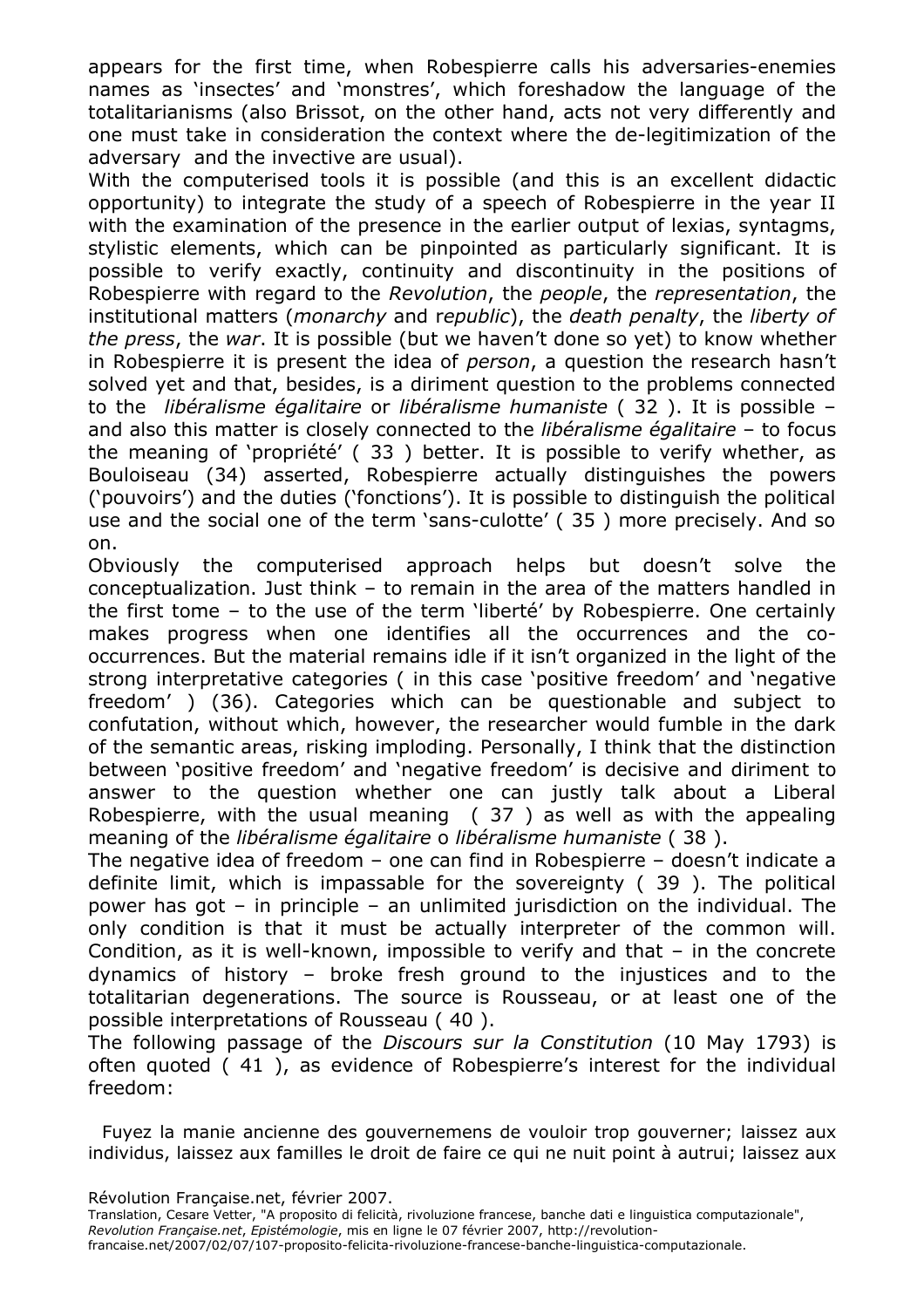communes le pouvoir de régler elles-mêmes leurs propres affaires, en tout ce qui ne tient point essentiellement à l'administration générale de la république. En un mot, rendez à la liberté individuelle tout ce qui n'appartient pas naturellement à l'autorité publique, et vous aurez laissé d'autant moins de prise à l'ambition et à l'arbitraire ( 42 ).

But one forgets that in the same speech the individual freedom is heavily postponed to the 'bien public':

XII. La Constitution ne veut pas que la loi même puisse garantir la liberté individuelle, sans aucun profit pour le bien public; elle laisse aux communes le droit de régler leurs propres affaires, en ce qui ne tient point à l'administration générale de la République (43).

The lexicological study on the Terror – when limited to the evidences of the computational linguistics – shows limits and inadequacies ( 44 ).

There are real traps to avoid. It is the case of Robespierre's repeated statements in favour of the 'liberté des cultes', which can mislead the unprepared leader who is not very familiar with the history of the French revolution. Robespierre's campaign, launched since 21 November 1793 (1st Frimaire II), involves the de-christianization as well as the Catholicity. Indeed, on 9<sup>th</sup> Termidor there were still few open churches all over France  $(45)$ .

The consciousness of the limits and the risks doesn't hinder me from thinking that the computerised approach is becoming an irreplaceable tool of the trade, of the historian's intelligence and intellectual honesty more and more ( 46 ). A tool one can also use – where it is possible – on the filing material. It is Hérbert's case, which can be studied in a comprehensive and complete way as Jacques Guilhaumou appropriately suggests in his review (2001) of Antoine Agostini's book ( 47 ) - by widening the research to different areas from the journalistic ones: 'sections, Commune de Paris, club des Jacobins, et club des Cordelier'.

In order to go on with the examples connected with the subjects of the first tome and with the researches we are carrying out at the moment, the computerised tools can allow us to face the sacralization of the politics in Robespierre (and in the French revolution) in a much more detailed and precise way than the filing and the conventional working methods. It can help to distinguish between the sacralization of the politics and Robespierre's properly religious dimension, which – in my opinion – essentially turns out to the theism of the *Profession de foi du Vicaire savoyard* ( 48 ).

In order to give other examples, the computerised tools would allow (if one could acquire a broad and significant *corpus*, including the material produced by the sans-culottes) to reconstruct the real propagation of the formula 'économie politique populaire' , proposed by some recent historiographic streams as interpretation of Robespierre's project of society ( 49 ), and to focus the appealing cathegories of *libéralisme égalitaire* e *libéralisme umaniste* better. If one could have at disposal broad digitalizated *corpora*, it would be easier to keep Sansculottery, Jacobinism, Robespierrism, Mountain separate in the year II – as Vovelle  $(50)$  - opportunely suggests.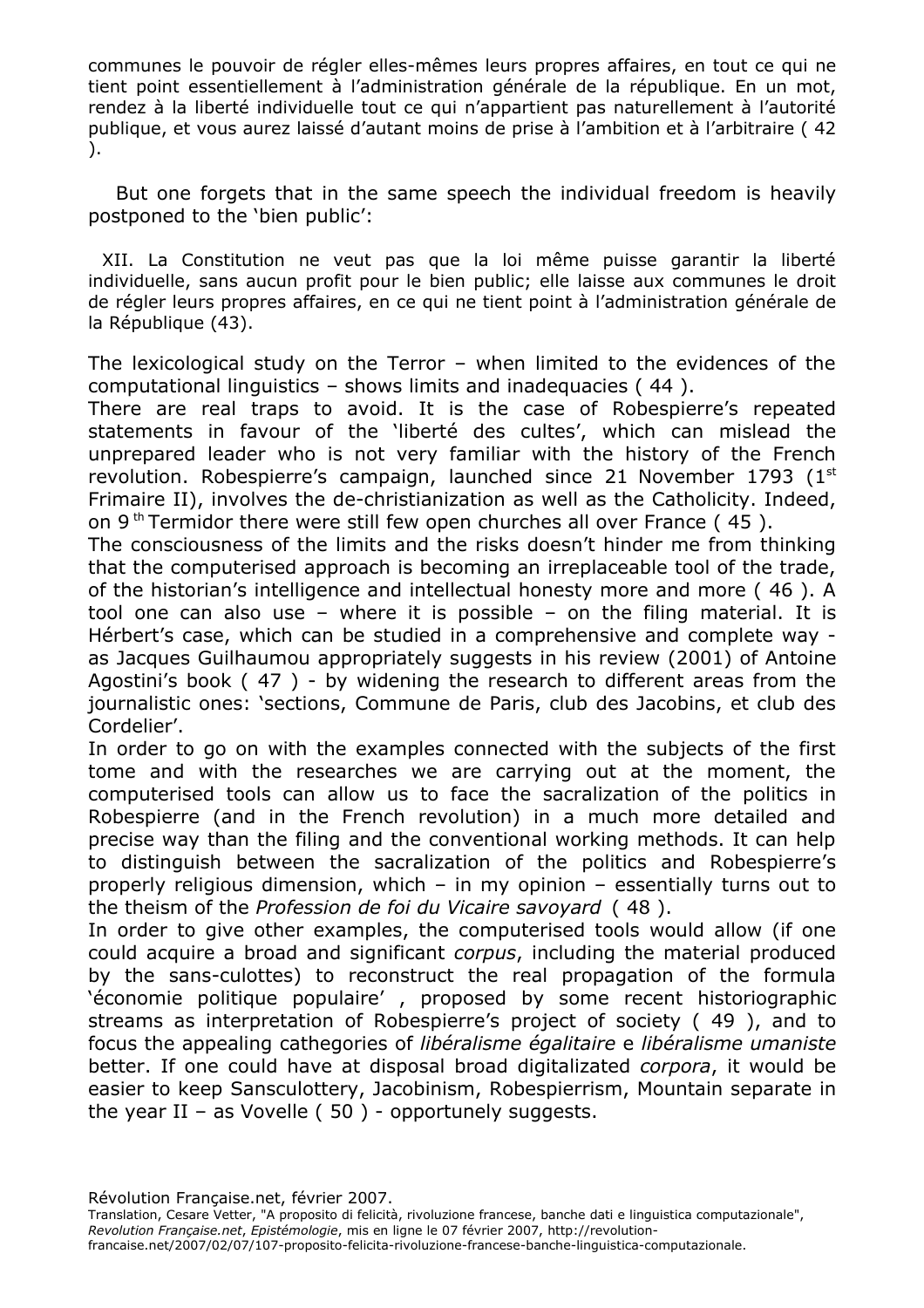The computerised tools could act as solid support for a *gender history* reading of Robespierre's theorizations. For this opportunity I hope I can involve qualified people at our History Department ( 51 ).

The already published first tome proposes some results of the researches carried out so far. Lexicological and conceptual results.

As for the historiographic and scientific justifiability and the heuristic potentialities, I rely on the reader's judgement and valuations of the colleagues and friends who will join in the debate. Remarks, suggestions, considerations will be well accepted and certainly useful in order to go on with the work (the project implies the issue of three tomes).

#### **Terror and happiness**

I would like – let me paraphrase Croce - to give a personal contribution to the criticism of myself. A moment of suffering and a critical one of the first tome (actually of the first chapter) concerns the continuity and discontinuity of Robespierre's thought and political initiative. Expositive needs (not only) may have led us to an excessive stress on the elements of continuity. The question is important and complicated and - especially in the case of the Terror – implies the old-age discussion on the *circonstances*. The Terror, every Terror searches our consciences and tries our analytical abilities sorely. One has to approach the subject with passion and erudition, but also with humility and with the consciousness that the historian's progress always is  $-$  and much more in such delicate matters - *work in progress*. Personally, I share that strange and tormenting mixture of enchantment and uneasiness Claude Mazauric names when he talks about the lecture of Robespierre's speeches ( 52 ). Facing the great tragedies of history while sitting comfortably at the work-table in a quite and sheltered environment demands prudence moderation and humility.

The paragraph on the Terror in the first tome is to be considered as a provisional outline and will be resumed and developed in the third tome. When we wrote it we hadn't at disposal David Andress's ( 53 ) and Jean-Clément Martin's ( 54 ) work yet.

I will go on working on it, as I have been doing for a long time at my lectures. I want to metabolize and better understand the anthropological approach and Sophie Wahnich's ( 55 ) argumentative strategy. I want to test the heuristic suggestions (*fear* and *hope* in Spinoza and in the Jacobinism of the year II), which were proposed by Remo Bodei ( 56 ). The discussion and your suggestions, as well as the outcome of the Congress of Rouen and the discussion about Zeev Sternhell's book ( 57 ), will certainly help me.

Anyway I think – unless there is any contradiction – that the concept of 'radicalisation cumulative du discours', used by Hans Mommsen in order to study the National Socialism (1991, 1997) and re-proposed by Patrice Guennifey as interpretation not only of the French revolution but of any revolutionary process (58), cannot be quickly dismissed.

In my opinion, it is still important to remember that the Terror - in its supporters' argument and in its legislative output, apart from the behaviour and the differential initiatives of the *représentants en mission*, subject of Michel Biard's late stimulating studies ( 59 ) - punishes people not for what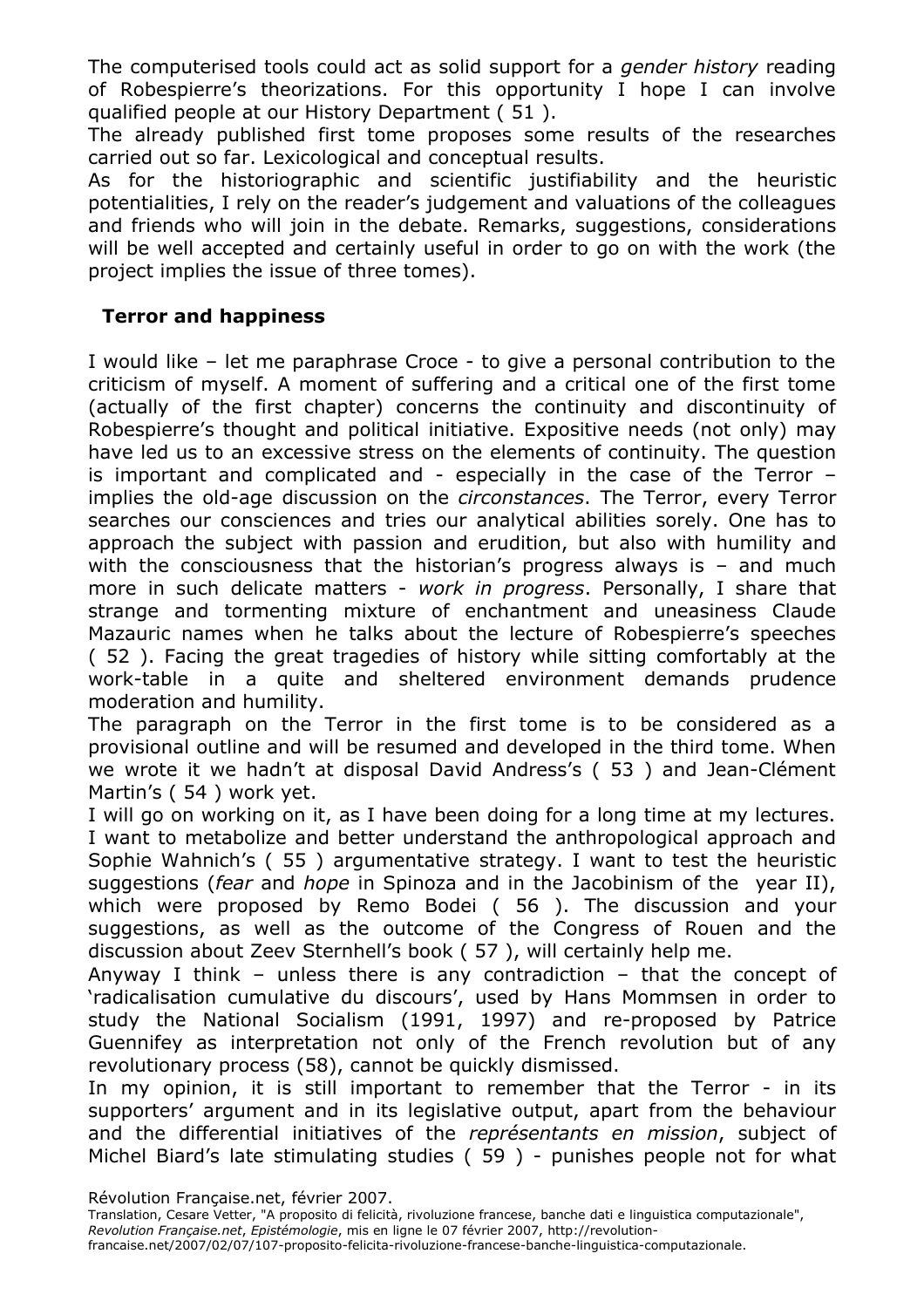they are doing or have done, but for what they are ( 60 ). The law of suspects of the  $17<sup>th</sup>$  September 1793 and the law of the 22<sup>nd</sup> Prairial II (10<sup>th</sup> June 1794) leaves no doubts about that.

Besides, I think that the heuristic suggestions Paul Berman gave in his *Terror and Liberalism* (2003 ) ( 61 ) are extremely precious. Berman spots in the myth of Armageddon the load-bearing bean and the underlying theme of every totalitarian attitude. The structure of that myth is well-known. It has been studied by many people with reference to different problems and temporal extents. Among others, by Norman Cohn (1957) ( 62 ) and by André Glucksmann (1992) ( 63 ).

I will summarize it to make it clearer. There is a pure and uncorrupted people (that in the Hebrew and ancient Christian apocalyptic tradition is God's people). This people is attacked by corrupt and corruptive internal strengths, which are supported by powerful external strengths, which are corrupt and corruptive themselves. A small group of virtuous men who are led by a Saver will be able to lead God's people to the victory, by defeating and exterminating its internal and external enemies. After the final fight (the battle of Armageddon in Saint Joan's *Apocalypse*) God's people will go on living happy and pure in a perfect and harmonious society, set free from any impurity.

In the paragraph on the Terror we may have (in fact we certainly have) nonchalantly used the paradigm Berman uses to include the Islamic fundamentalism among the totalitarianisms of the Twentieth century, and we haven't tested it with due reflection.

We will do so, and a further testing ground can be the chapter on the *people* we are preparing for the second tome. When Robespierre writes ( 64 ) that in France there are two people, a virtuous one and a corrupt and corruptive one, which is in league with the corrupt and corruptive foreigners, this statement lends itself to be very well read in the way *Terror and Liberalism* suggested.

I personally believe – and it seems to me that this conviction is supported by the results of the lexicological analyses – that one cannot reach the Terror in Robespierre through the happiness. Or, if you prefer, that Robespierre doesn't reach the Terror (in proportion to the way he accepts, justifies, promotes, organizes, regulates and theorizes it) through the idea of happiness. And this is for the simple (but not at all foregone) reason that the idea of happiness in Robespierre's thought -differently from what happens with Hébert and Saint-Just and, in a different context and with different implications, with Babeuf – is important and relevant, but not decisive. It is not (as it is *vertu* for instance) a hinge notion in the dynamics of the construction of Robespierre's reasoning, apart from the frequent use in order to make the speech persuasive and support his own argumentative strategies ( 65 ), by referring to a word with an unquestioned and shared positive connotation.

The material we place at disposal in the first tome (absolute and relative frequencies, co-occurrences, all the agreements of *bonheur*, *félicité*, *heureux*.in the *Oeuvres* ) can help the reader to confirm or disprove these statements of mine.

Robespierre reaches the Terror through the conceptions he has developed on the people (uniqueness and indivisibility of the true and authentic people's will (66 ) ) and on the representatives (ethic and not procedural legitimization of the representatives ( 67 ) ) but most of all through the vision of the political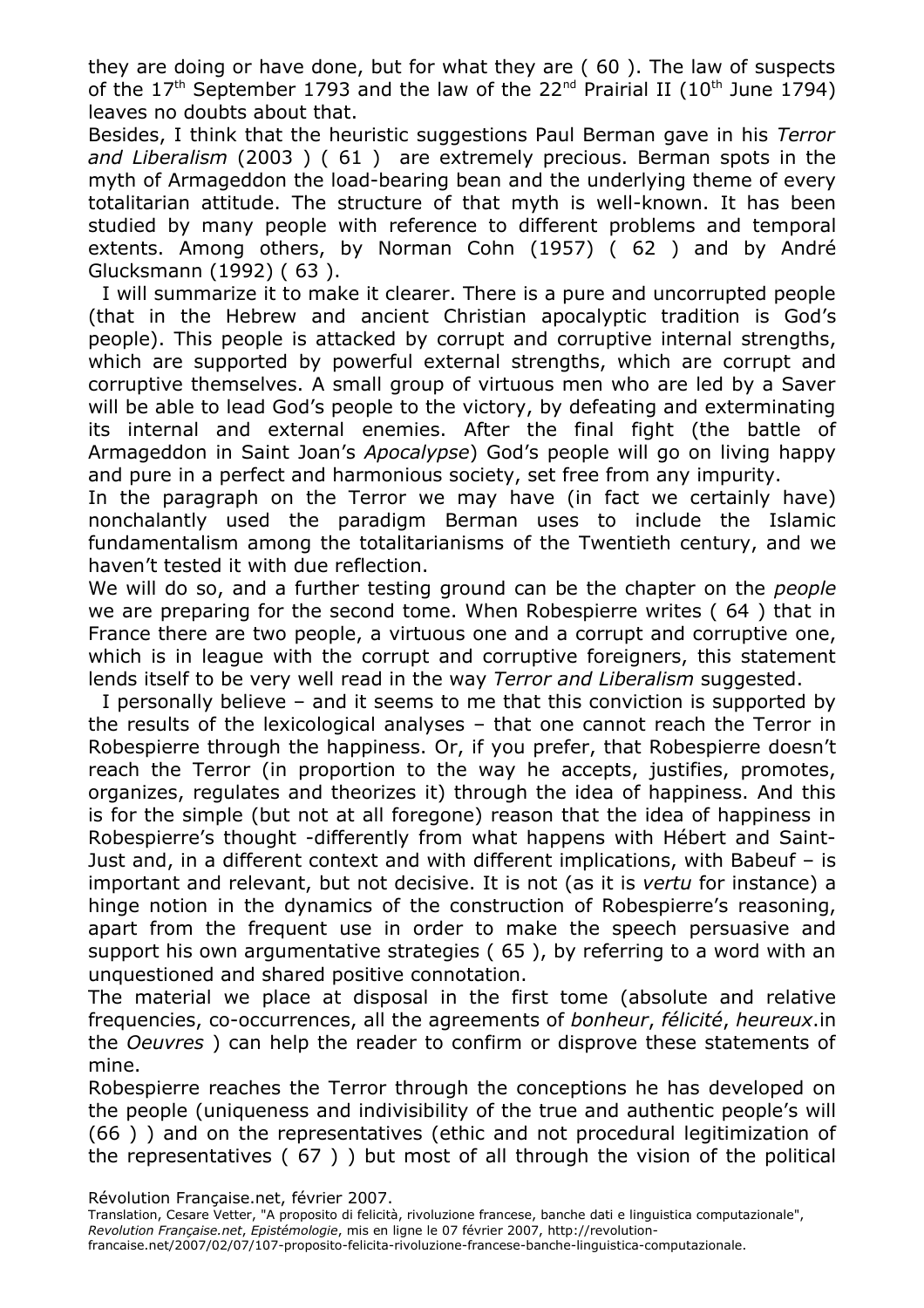fight (actually of the revolution) as a process of regeneration and moral reconstruction of the human being, as a war between Vice and Virtue, as a fight between the strengths of the Good and those of the Evil ( 68 ).

How important the *circonstances* have been is still an open question (for instance, on the death penalty the discontinuity is clear and evident). As it is open – but also in this case the lexicological analysis can improve the quality of the studies – the age-old question (see the discussion started by E. Quinet's *La Révolution*, 1865) ( 69 ) whether one can legitimately talk of *système de la terreur* ( 70 ) for the year II.

Pointing out - as we have done – already in Rousseau's *Dédicace* (late 1979) ( 71) the presages of the Terror is risky and willingly provoking, even though some expressions and the adjective 'inouie' placed beside 'révolution' are signs that shouldn't be undervalued. In the *Dédicace*, *révolution* doesn't mean – as in the tradition inspired by Montesquieu – the move from one kind of government to another, nor – more generically – a change of dynasty (meanings, among other things, Robespierre referred to in his last speech on  $8<sup>th</sup>$  Thermidor ( 72 ) ). The advanced breadth - even though vague and indistinct – is much broader and more subversive, in tune with the prophetic passage of *Émile* about the approach of a century of the revolutions ( 73 ).

There is, in my opinion, an undoubted ideological drawplate which leads to the Terror. And this ideological drawplate - which has to be demonstrated and constructed with its distinctive elements also thanks to the lexicological analyses – winds through a narration in which we find all the ingredient of the myth of Armageddon. Among the various versions of this myth, Robespierre's one is one of the most suffered, disconsolate, tragic and suffering. The conclusion of the fight between the Good and the Evil progressively keeps on withdrawing and the happiness seems to elude history and earth to hide in the folds of a remote and undefined future ( 74 ).

For the right and the virtuous the consolation of a reward after death, of an otherworldly happiness remains. Robespierre deeply and authentically believes in that and on this point differs from the atheistic and materialistic streams (but also from some deistic and theistic attitudes) of the Enlightenment and of the French revolution ( 75 ). The suffering bulge (I wouldn't say pessimistic, because the expectation of an otherworldly reward for the good, the right and the virtuous is always strongly consolatory) and the assertion that the *malheur* cannot be removed from the human condition ( 76 ) reduce Robespierre's promethean and messianic aspects of the revolutionary culture, that Furet condensed in the formula - we have re-proposed in the first tome (page 30) – 'politics can do everything' ( 77 ).

Robespierre is 'un philosophe', as G. Labica rightly says ( 78 ), but he also is – to refer to the title of a book I really love ( 79 ) - 'political and mystical'. He is the combination of these three dimensions (the philosophic, the religious and the political one) that gives the complete figure of Robespierre, and in this we find the dialectic of politics and happiness.

Reconstructing Robespierre's version of the Armageddon by the tools and the techniques of the speech analysis is beyond my assistants' and my abilities. Some other people could do so, and among them obviously Jacques Guilhaumou could.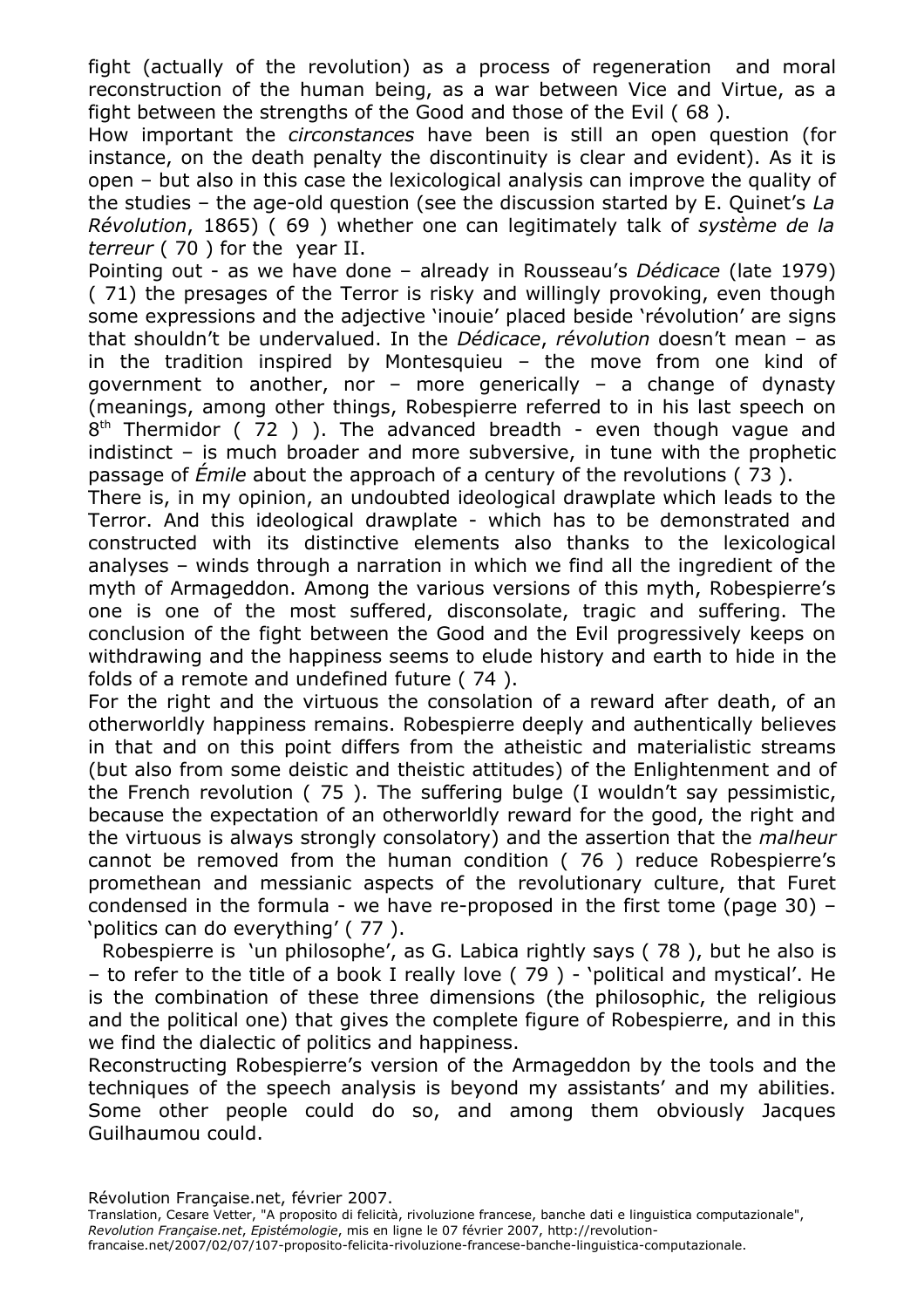I'm not used to – and I'm not interested to – pretend to have skills I have not. My haunt with linguistics and more specifically with the techniques and the methods of the computational linguistics is still unripe. It is a growing curiosity, more than an actually acquired skill. Conscious of my limits, I take full responsibility for the linguistics part cured by my student and collaborator Marco Marin (and obviously leave every merit to him).

## **Meta-linguistic digressions**

I have had a close confrontation with Marco Marin and some linguistic colleagues about the terminology related to the linguistic question. If you compare the linguistics dictionaries and the computational linguistics ones, you will easily realize that the definitions don't coincide and are often completely different. The use of *computational linguistics*, to denote the computerised approach to the texts analyses is controversial ( 80 ). In the specialist issues *syntagm* and *lexia* sometimes coincide and sometimes are part of completely distinct areas. For instance the expression 'division du travail', in the issue VII of the *Dictionnaire des usages socio-politiques* is denoted as syntagm but could as much legitimately be defined as complex lexia ( 81 ). In the recent volume *Des notions-concepts en révolution* «liberté de la presse» is defined as *lexia* ( 82 ) but could as much legitimately be defined as *syntagm*. *Syntagm* has lost its original attachment to the syntactic and grammatical area and is commonly used in the lexical area, too. If you then refer to the conceptual dimension (to the significatum and not to the significans), the two expressions I have taken as examples can be legitimately defined as *notions*. Even avoiding the metalinguistic details, I communicate that – in full agreement with Marco Marin- we have chosen *word* to denote the single graphic unit (*full and empty words*), *word* and *lexia*, to denote the graphic lexicalized unit (*simple lexia*), *lexia* to denote lexicalized sequence of words (*composed and complex lexia*). We have sometimes defined the sequences of words *expressions*: a generic but legitimate use. In some cases we have used *formula*. «Bonheur», in the vocabulary of the first tome is *word*, *lexia* (*simple lexia*), *term*, *notion*, *concept*, *idea*, even though it could legitimately be defined *lemma*, *address*, *lexical item* and – if is beside the article – *nominal syntagm*. For the computational linguistics it is *full word*, *word type* ( 83 ). «Bonheur commun» again in the vocabulary of the above-said volume – is lexia (*composed* or *complex lexia*, depending on the different stress of the level of semantic integration), *formula*, *expression*, *notion*, *idea*, even though it could legitimately be defined *nominal syntagm*.

The oxymoron 'despotisme de la liberté' is *lexia* (*complex lexia*), expression, formula, even though it could legitimately be defined *nominal syntagm*. And so on.

We have avoided the use of the word *lemma* because our work hadn't faced the lemmatization yet.

Despite this simplification, there are still some doubts. For instance, how can we define 'sans-culotte'? Without the hyphen it is a *word* (composed by the morphemes 'sans' e 'culotte') but also *lemma* and *lexia* (*composed lexia*). With the hyphen it is *composed lexia*, but also *syntagm* ( 84 ). In the recurrence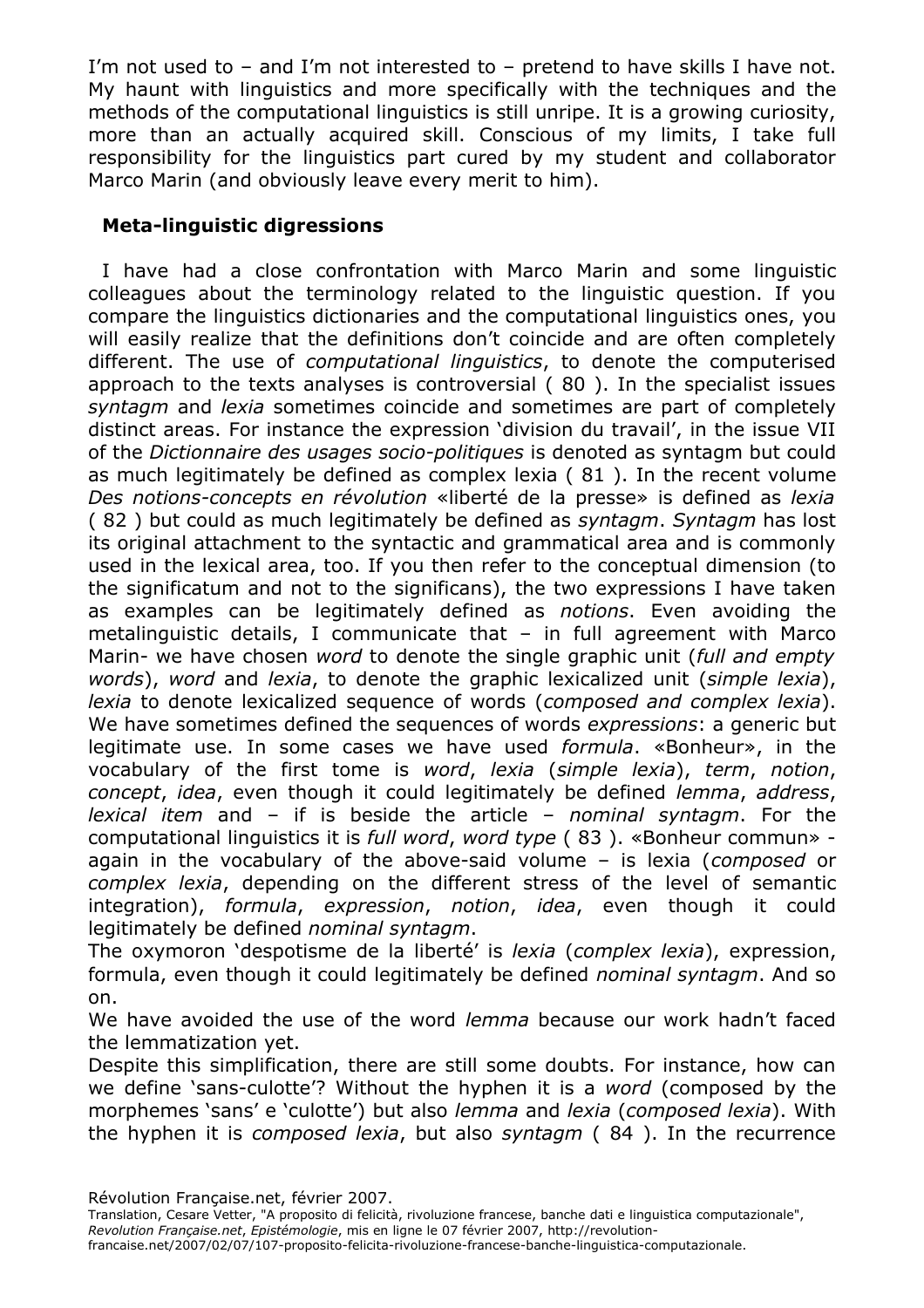lists we decided to place it among the *words*. We chose to do the same for 'contre-révolution', 'ultra-révolutionnaire', 'bien-être', …

The material presented by Marco Marin has got an artisan outline and is still mostly in the rough. Its methods as well as its contents need to be refined and adjusted.

I considered it was useful to publish it, since it is broad and reliable empiric documentation and a precious resource for further close examinations. At the moment we are finishing the cleanness of the texts (controlling of the acquisition by scanner, eliminating the notes, choosing among the different versions of the same document …) and we are starting a process of lemmatization of the acquired *corpora*.

## **I have a dream or the ' textothèque' I dream of**

Soon (late 2007 or early 2008) the second tome will be issued, with more sophisticated lexicological elaborations, a revival and a development of Gabriella Valera's essay (dear and precious dialogist, who has brought and is still bringing innovative suggestions in the route of our research), further contributions from other colleagues of mine and thematic close examinations of some aspects of Hébert's, Marat's, Robespierre's and Saint-Just's thought.

Among the subjects handled in the chapters of the second tome - still with an approach that integrates the lexicological analysis and the conceptualization  $- I$ shall mention: Marat's idea of dictatorship (remake of a early work of mine issued in 1993 ( 85 ) ), the routes and the social and political use of the lexia *bonheur commun* from the Enlightenment formulation up to Babeuf; Robespierre's positive freedom and negative one; the inclusive and the exclusive meaning of *peuple* for Robespierre; the notion of *sans-culotte* for Robespierre, Marat ed Hébert; the use and meanings of the word *terreur* for Saint- Just. And so on.

In the third tome I intend to go back to the matter of the Terror, to analyse the notion of *revolution* for Robespierre and to prepare a comparison between the semantic areas of *happiness* in the French revolution and those in the American one.

Obviously in the second tome we will keep on placing at disposal of the researchers further recurrence indexes, lexicographic dates, co-occurrences, concordances of particularly significant lexias we have found in Robespierre's, Marat's, Saint- Just's and Hébert's works. Fist of all, of course, the concordances of *bonheur ,félicité*, *heureux*…..

The *corpus* we have created would allow us to think of complete indexes of the concordances of Marat's, Saint-Just's, Robespierre's and Hébert's works: a too difficult venture for our work team (at least for the publishing costs) and that may eventually be realized in a synergic dimension, open to the involvement of other bodies and institutions (obviously the publishing houses, which own the rights to publish the paper files we have acquired, are included). In the future we may also find electronic issues.

All in good time and at the moment I think it advisable to stop and wait until the second tome comes out.

I hope that the effort made with students and colleagues during the latest years, from which the already edited volume ensued, can not only add fuel to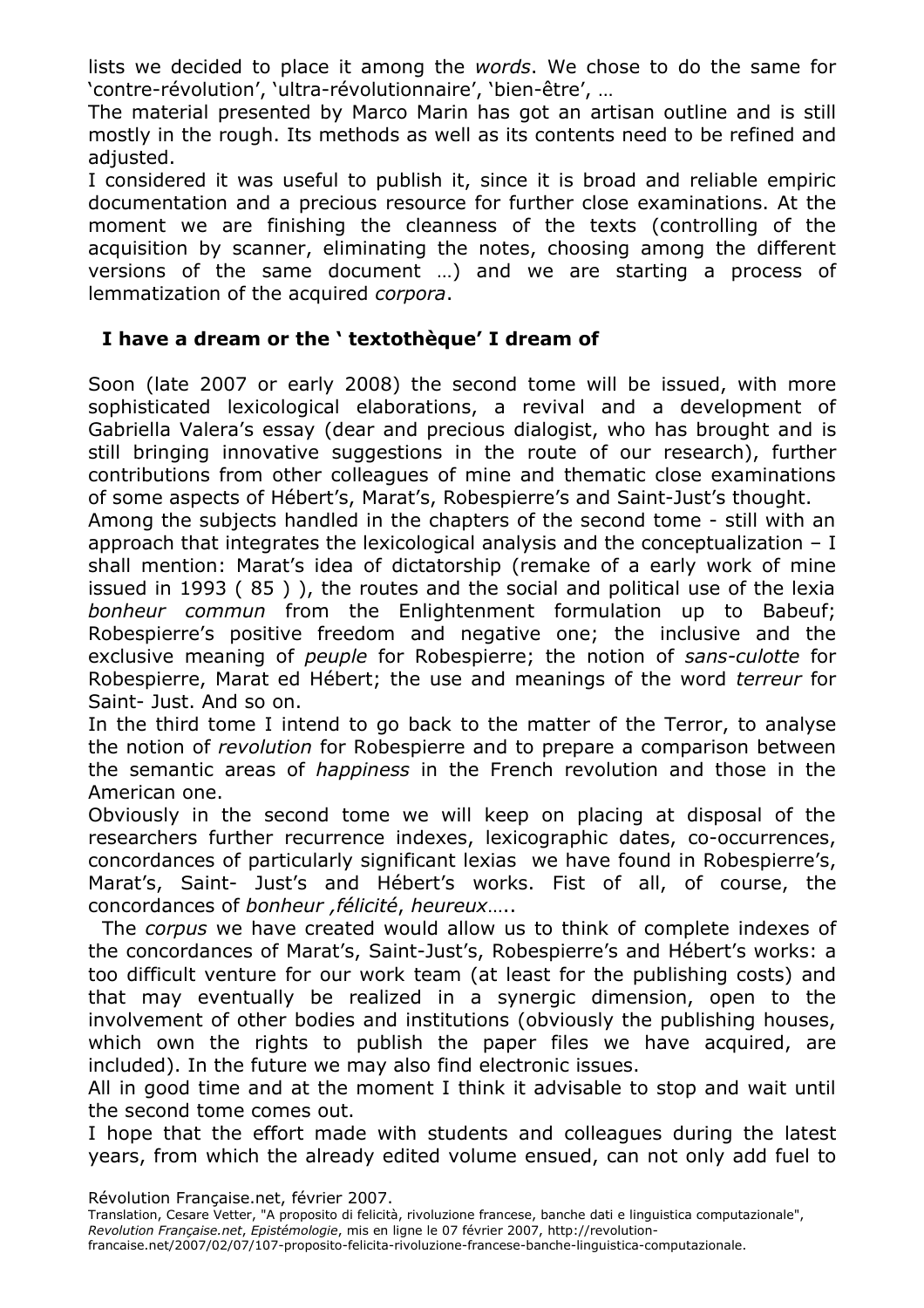the curiosities and the questions on the troubled routes that lead to the contemporaneousness, but also point out that the way to answer the curiosities and the questions laically and scientifically (I mean with the opportunity for the user and for the whole scientific community to distinguish the descriptive and the valuational dimension clearly and to test the congruity of the interpretative paradigm and the empiric material, and consequently to verify whether the argumentative strategies are solid) necessarily goes through the acquisition of broad digital *corpora*.

In my opinion, I beg your pardon if I insist and repeat myself, it is necessary to create broad digital *corpora* (hopefully open to every researcher) for the progress and further laicization (or, if you prefer, de-ideologization) of the historical researches. Just think of the progress of the comparative researches of French and American revolution (Arendt's heuristic suggestions on the American revolution as revolution of the freedom and the French revolution as revolution of the compassion ( 86 ) the routes of transfer of the sacredness from the traditional religious dimension to the political one on both Atlantic coasts ( 87 ); the right of happiness of the French revolutionaries and the right of the pursuit of happiness for the American father founders......) if the digitalization of all the works of the greatest protagonists of the French revolution (first of all Condorcet, but many others more…) and the digitalization of *Moniteur* and of the *Archives parlementaires* were available (most of the American father founders are already available on internet).

I have a dream. I'd love to have at disposal a 'textothèque' of the French revolution, which should be as complete as possible and could be consulted by everybody and examined by proper search engines. This dream implies huge investments of organization, coordination, labour and financial obligation. It demands courageous choices (because without immediate visibility and results) about the use of the resources.

The great institutions and the great structures have acted and still act slowly and with official stickiness, even though for the French revolution the situation is undoubtedly much better than for the Italian Risorgimento (the two areas of research I study with more application and that I know better: but the question could easily be extended, as for Italy, to the Fascism.)

That's why ten years ago I decided to work on my own and to construct a *corpus* regarding the French revolution at the Department of History of Trieste. The idea could seem bizarre and eccentric (almost megalomania) but I felt confident that a little interested and close group could be able – even without great funds – to obtain concrete and appreciable results in a reasonably short time. The scanner, the personal computer, linguistic software that are easy to acquire in the market with regular licence, will, effort and enthusiasm make the realization of projects that not long ago were only available for the great structures, practicable for the decentralized seats and for little groups. So it happened and the *corpus* we have at the Department at the moment makes a good research activity and a good didactic activity possible (actually a potentially good research activity and a potentially good didactic activity) on the French revolution.

At the right moment I intend to pour the already acquired material and the one I should acquire into FRANTEXT, POLITEXT or other interested sites.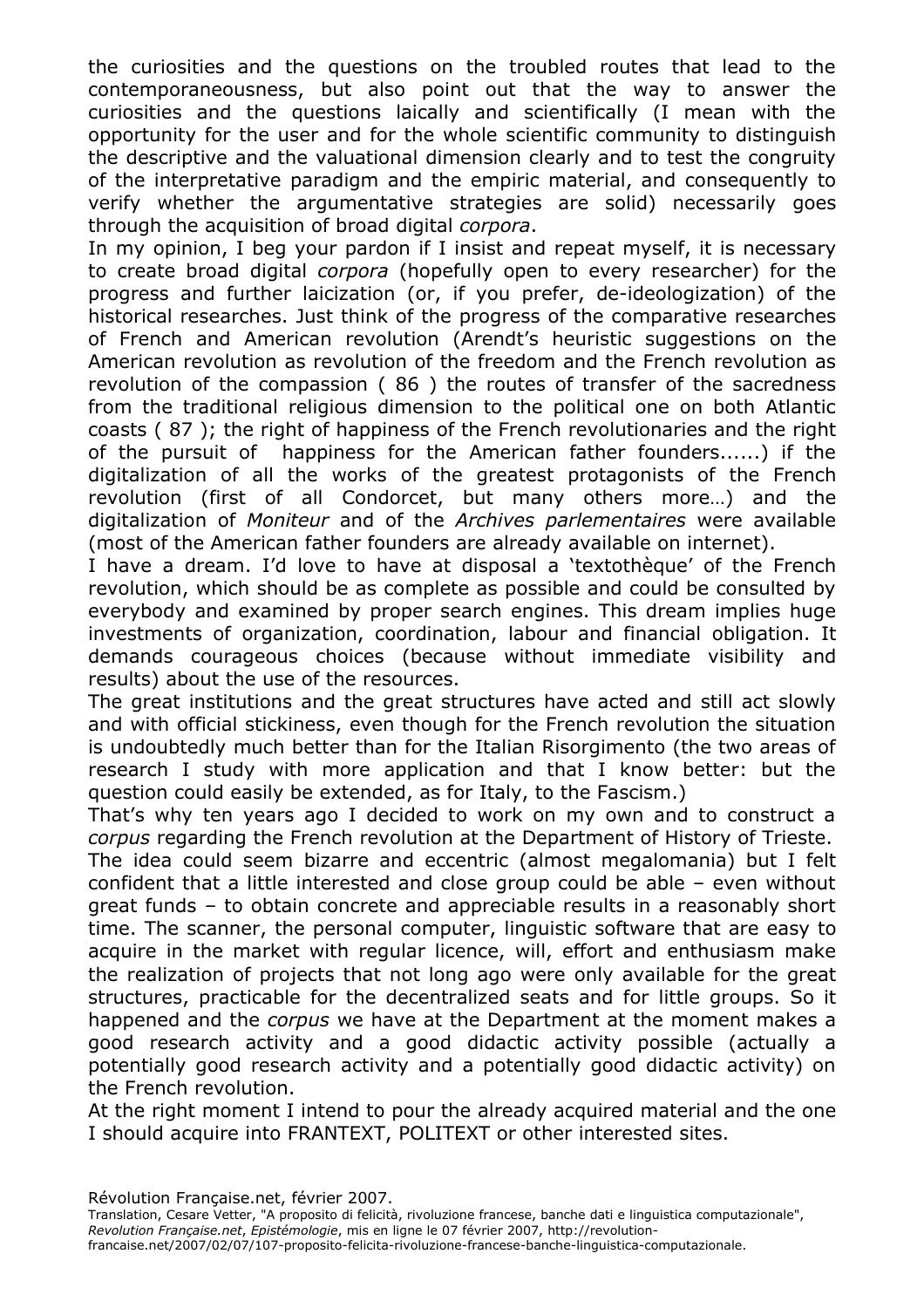I obviously keep on hoping that as soon as possible the bodies and the facilities this charge institutionally lies with, create the great 'textothèque' I dream of, even enlarged – but this is a real utopia – to that 'gigantesque corpus d'oeuvres (philosophiques ?) inscrites dans le temps révolutionnaire' Françoise Brunel talks about, in his beautiful introduction to Billaud-Varenne ( 88 ).

#### **Heart, mind and Robespierre**

One more reflection regards Robespierre, focus of the lexicological and conceptual analyses of the first tome and presumably focus of the passions and interests of many among you. I could bore you with scholarly hermeneutic disquisitions on the dialectic of comprehension and pre-comprehension ( 89 ) but I'd rather repeat what I wrote in the *Introduction*. These are *dal sen fuggite* words. I don't feel changing them.

With my heart I would sit – as Jaurès does – at the sun of June 1973 beside Robespierre ( 90 ), too. My heart looks at the purposes, follows the ethic of the purposes and of the intentions. And Robespierre's purposes – an egalitarian society, a community in agreement – are the same I have been cultivating during the whole route of my life. These are purposes and values that still make me anxious, full with indignation and hopeful. If we talk Rousseau's and Robespierre's language, I have always detested the «amour-propre» ( 91 ) with everything it implies in terms of competition and jobbery. I share with Rousseau and Robespierre the sympathy (the *fellow-feeling* Smith talks about in his *Theory of the moral feelings* ( 92 ) ) for the «malheur» and «les malheureux» (for the entire breadth of the meanings of the French term: poor, unhappy and unlucky). I share –again with Rousseau e Robespierre – the aversion to the rich ('les riches', 'les grands'), to those who enjoy 'fortune' and 'pouvoir' and who, in the casual language of the present day, are named 'successful' ( 93 ). The agreement with Robespierre's (and Rousseau's) sensibility on the inequalities of any kind is complete. It is an emotive, immediate and natural agreement with its roots – as Bobbio says talking about the distinction between Right and Left – in pre-scientific and pre-political dimensions, in unconscious zones of ourselves, which are marked by fundamental experiences of our childhood and early life ( 94 ). With my heart I feel I am part of that 'eternal Left' Nolte ( 95 ) talks about, too. With my heart I couldn't say I am not 'Robespierrist' – together with many others, among whom Mathiez e Vovelle ( 96 ). But with my mind I cannot. The mind follows the ethic of the responsibility and – instructed by the hard repeat performances of history- finds out the unfortunate results, which a voluntaristic attitude, that wants to eliminate the imperfections and the conflict of the humane experience, leads to. The mind knows that not all the positive values and the good purposes (freedom, equality, happiness and so on) are not always and in any case compatible with each other and that they not necessarily imply one another. The tragicalness of the humane existence is also reflected in the fact that often the individual  $-$  as the community does  $-$  is bound to choose among equally good and right ideals ( 97 ). The mind knows that, in order to really help and love the others ('pour s'aider' e 'pour s'aimer